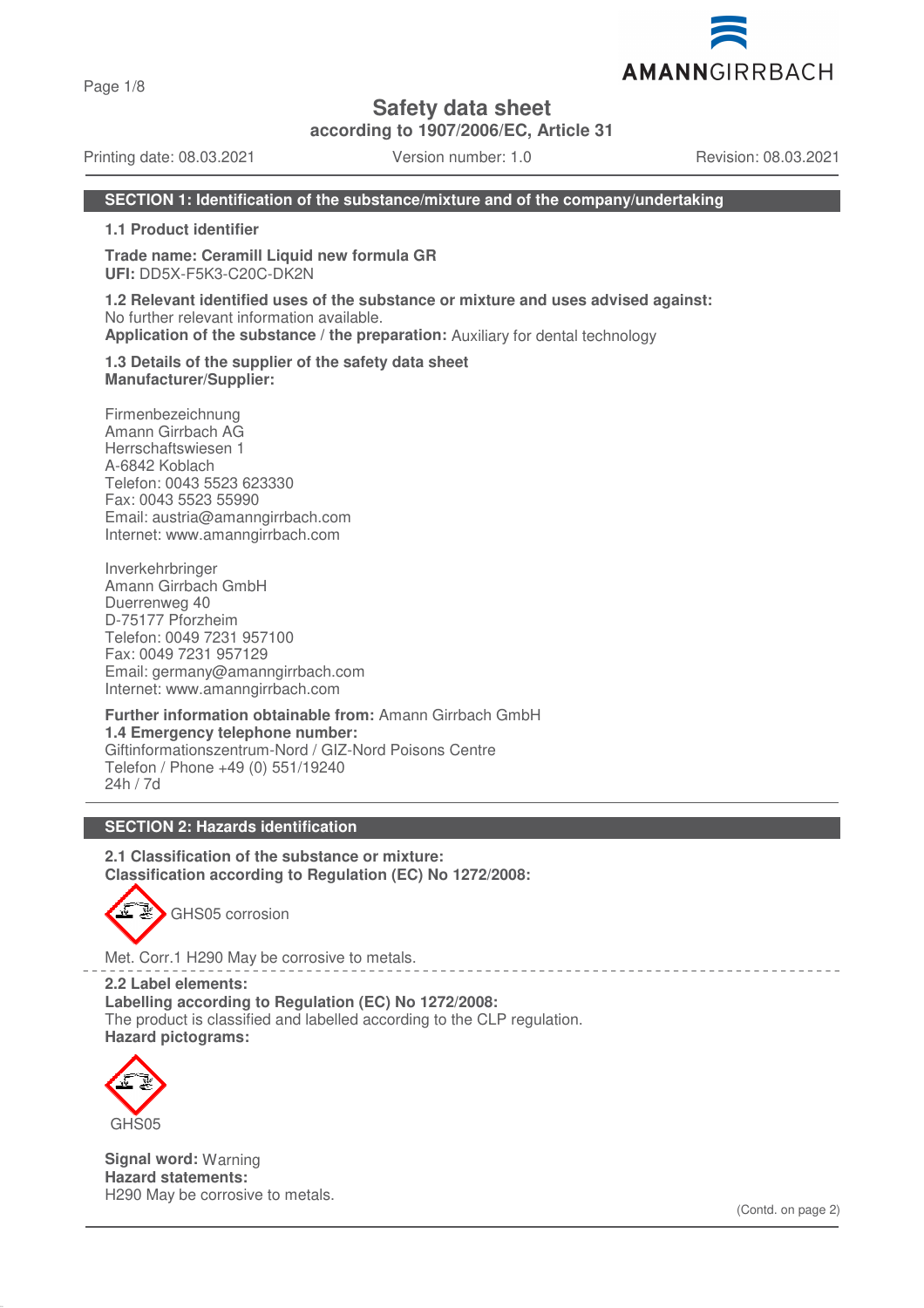AMANNGIRRBACH

# **Safety data sheet**

**according to 1907/2006/EC, Article 31**

Printing date: 08.03.2021 Version number: 1.0 Revision: 08.03.2021

Page 2/8

# **Trade name: Ceramill Liquid new formula GR**

(Contd. of page 1)

**Precautionary statements:** P101 If medical advice is needed, have product container or label at hand. P102 Keep out of reach of children. P103 Read carefully and follow all instructions. P234 Keep only in original packaging. P390 Absorb spillage to prevent material damage. P406 Store in a corrosion resistant container / container with a resistant inner liner. **2.3 Other hazards: Results of PBT and vPvB assessment: PBT:** Not applicable. **vPvB:** Not applicable.

# **SECTION 3: Composition/information on ingredients**

## **3.2 Mixtures**

**Description:** Mixture of substances listed below with nonhazardous additions.

## **Dangerous components:**

| CAS: 7647-01-0<br>hydrochloric acid                                                                                                                   | $>0.1 - 1\%$ |
|-------------------------------------------------------------------------------------------------------------------------------------------------------|--------------|
| EINECS: 231-595-7 Met. Corr.1, H290; Skin Corr. 1B, H314; Eye Dam. 1, H318; $\diamondsuit$ Acute<br>Tox. 4, H302; Acute Tox. 4, H312; STOT SE 3, H335 |              |
| Specific concentration limits: Skin Corr. 1B; H314: $C \ge 25$ %                                                                                      |              |
| Skin Irrit. 2; H315: 10 % $\leq$ C $<$ 25 %                                                                                                           |              |
| Eye Irrit. 2; H319: 10 % $\leq$ C $<$ 25 %                                                                                                            |              |
| STOT SE 3; H335: $C \ge 10 \%$                                                                                                                        |              |
| Met. Corr.1; H290: $C \ge 0.1$ %                                                                                                                      |              |
| Additional information: Ear the werding of the listed hazard phrases refer to section 16                                                              |              |

**Additional information:** For the wording of the listed hazard phrases refer to section 16.

# **SECTION 4: First aid measures**

#### **4.1 Description of first aid measures:**

**General information:**

Take affected persons out into the fresh air.

Do not leave affected persons unattended.

**After inhalation:** Supply fresh air; consult doctor in case of complaints.

**After skin contact:** Immediately wash with water and soap and rinse thoroughly.

**After eye contact:**

Rinse opened eye for several minutes under running water.

Call a doctor immediately. **After swallowing:** Call a doctor immediately.

**4.2 Most important symptoms and effects, both acute and delayed:**

No further relevant information available.

**4.3 Indication of any immediate medical attention and special treatment needed:**

No further relevant information available.

# **SECTION 5: Firefighting measures**

#### **5.1 Extinguishing media:**

**Suitable extinguishing agents:**

CO2, powder or water spray. Fight larger fires with water spray or alcohol resistant foam.

**For safety reasons unsuitable extinguishing agents:** Water with full jet

# **5.2 Special hazards arising from the substance or mixture:**

Formation of toxic gases is possible during heating or in case of fire.

In case of fire, the following can be released: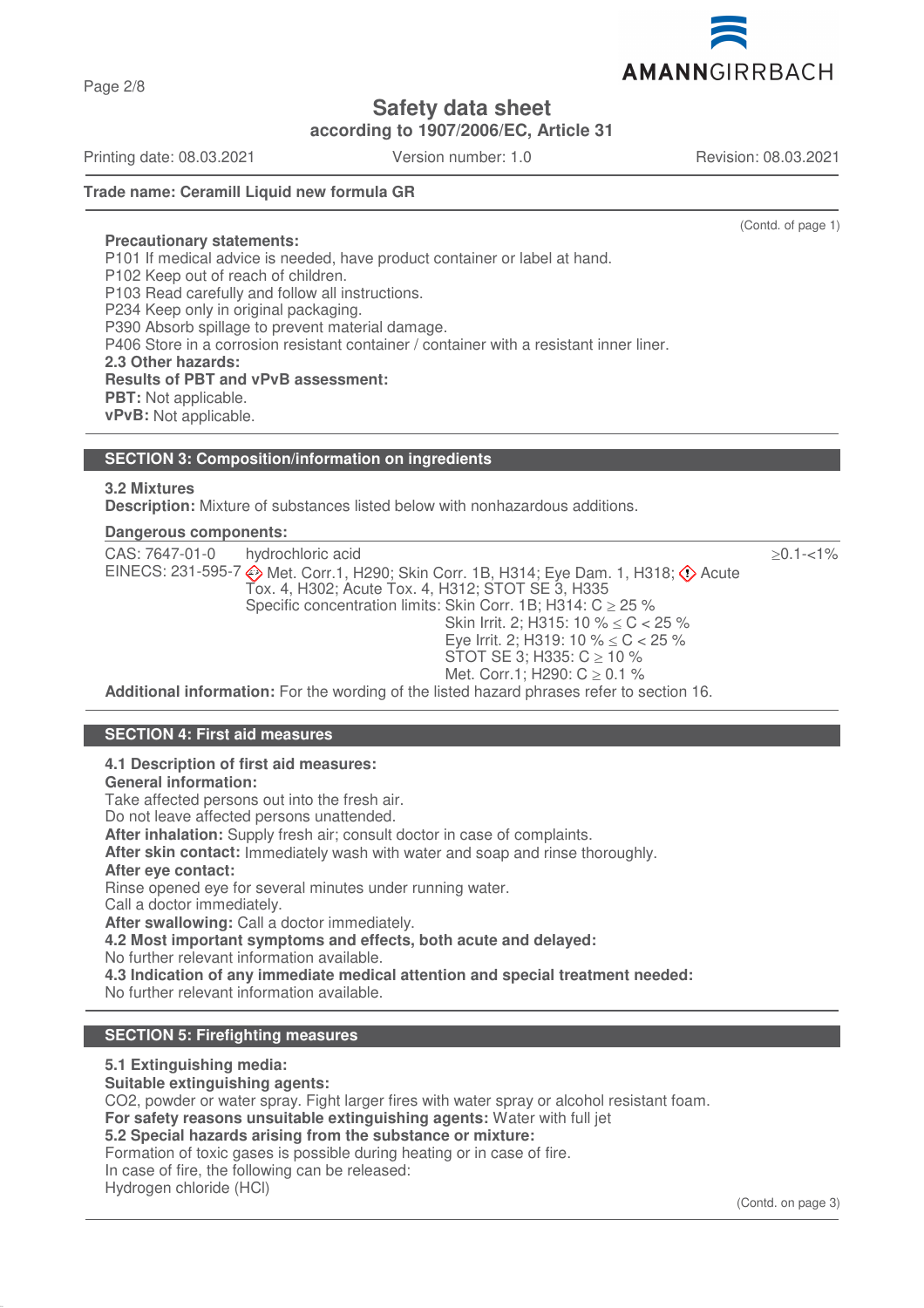Page 3/8

# **Safety data sheet**

**according to 1907/2006/EC, Article 31**

Printing date: 08.03.2021 Version number: 1.0 Revision: 08.03.2021

**Trade name: Ceramill Liquid new formula GR**

(Contd. of page 2)

**5.3 Advice for firefighters: Protective equipment:** Mouth respiratory protective device. Do not inhale explosion gases or combustion gases. **Additional information:** Collect contaminated fire fighting water separately. It must not enter the sewage system.

# **SECTION 6: Accidental release measures**

**6.1 Personal precautions, protective equipment and emergency procedures:**

Wear protective equipment. Keep unprotected persons away.

Ensure adequate ventilation.

Use respiratory protective device against the effects of fumes/dust/aerosol.

**6.2 Environmental precautions:** Do not allow product to reach sewage system or any water course.

**6.3 Methods and material for containment and cleaning up:**

Absorb with liquid-binding material (sand, diatomite, acid binders, universal binders, sawdust).

Ensure adequate ventilation.

**6.4 Reference to other sections:**

See Section 7 for information on safe handling.

See Section 8 for information on personal protection equipment.

See Section 13 for disposal information.

## **SECTION 7: Handling and storage**

#### **7.1 Precautions for safe handling:**

Open and handle receptacle with care.

Ensure good ventilation/exhaustion at the workplace.

Prevent formation of aerosols.

**Information about fire - and explosion protection:** Keep ignition sources away - Do not smoke.

#### **7.2 Conditions for safe storage, including any incompatibilities:**

**Storage:**

**Requirements to be met by storerooms and receptacles:** Store only in the original receptacle.

**Information about storage in one common storage facility:**

Do not store together with alkalis (caustic solutions).

Store away from foodstuffs.

**Further information about storage conditions:** Keep container tightly sealed.

**7.3 Specific end use(s):** No further relevant information available.

# **SECTION 8: Exposure controls/personal protection**

# **8.1 Control parameters: Ingredients with limit values that require monitoring at the workplace:**

# **7647-01-0 hydrochloric acid**

OEL Short-term value: 15 mg/m<sup>3</sup>, 10 ppm Long-term value: 8 mg/m<sup>3</sup>, 5 ppm IOELV

#### **8.2 Exposure controls:**

**Appropriate engineering controls** No further data; see item 7. **Individual protection measures, such as personal protective equipment General protective and hygienic measures:**

The usual precautionary measures are to be adhered to when handling chemicals. Wash hands before breaks and at the end of work. Keep away from foodstuffs, beverages and feed.

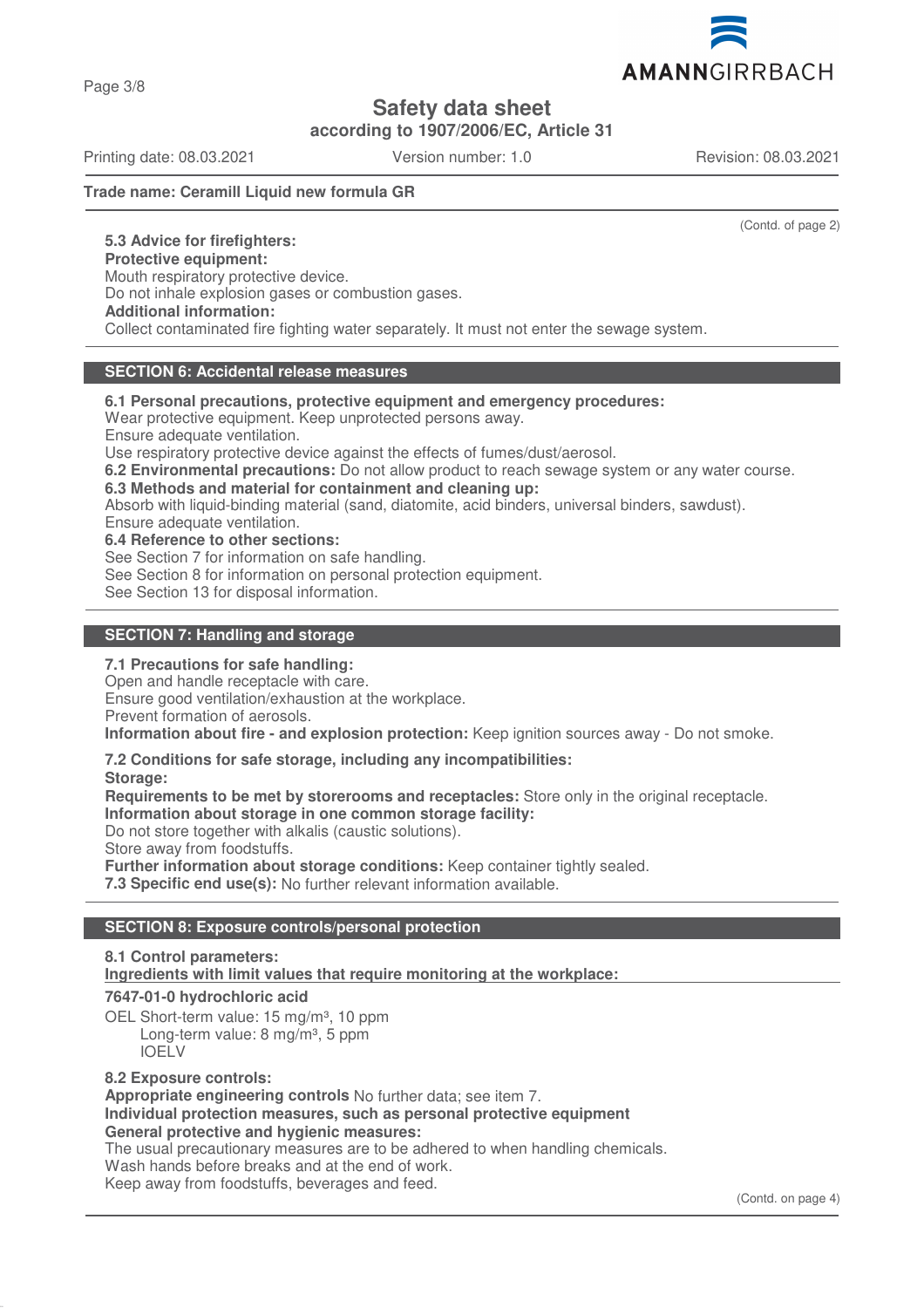AMANNGIRRBACH

**Safety data sheet**

**according to 1907/2006/EC, Article 31**

Printing date: 08.03.2021 Version number: 1.0 Revision: 08.03.2021

Page 4/8

# **Trade name: Ceramill Liquid new formula GR**

(Contd. of page 3)

Do not inhale gases / fumes / aerosols. Avoid contact with the eyes and skin. **Respiratory protection:** Not necessary if room is well-ventilated. **Hand protection** Protective gloves **Material of gloves:** Nitrile rubber, NBR Butyl rubber, BR The selection of the suitable gloves does not only depend on the material, but also on further marks of quality and varies from manufacturer to manufacturer. **Penetration time of glove material:** The exact break through time has to be found out by the manufacturer of the protective gloves and has to be observed. **Eye/face protection** Tightly sealed goggles

# **SECTION 9: Physical and chemical properties**

| 9.1 Information on basic physical and chemical properties:<br><b>General Information:</b> |                                               |
|-------------------------------------------------------------------------------------------|-----------------------------------------------|
| Colour:                                                                                   | Colourless                                    |
| Odour:                                                                                    | Characteristic                                |
| <b>Odour threshold:</b>                                                                   | Not determined.                               |
| <b>Melting point/freezing point:</b>                                                      | Undetermined.                                 |
| Boiling point or initial boiling point and boiling                                        |                                               |
| range                                                                                     | Undetermined.                                 |
| <b>Flammability</b>                                                                       | Not applicable.                               |
| Lower and upper explosion limit                                                           |                                               |
| Lower:                                                                                    | Not determined.                               |
| Upper:                                                                                    | Not determined.                               |
| <b>Flash point:</b>                                                                       | Not applicable.                               |
| Auto-ignition temperature:                                                                | Product is not selfigniting.                  |
| <b>Decomposition temperature:</b>                                                         | Not determined.                               |
| pH                                                                                        | <                                             |
| <b>Viscosity:</b>                                                                         |                                               |
| <b>Kinematic viscosity</b>                                                                | Not applicable.                               |
| <b>Dynamic:</b>                                                                           | Not applicable.                               |
| <b>Solubility</b>                                                                         |                                               |
| water:                                                                                    | Fully miscible.                               |
| Partition coefficient n-octanol/water (log value)                                         | Not determined.                               |
| Vapour pressure:                                                                          | Not determined.                               |
| Density and/or relative density                                                           |                                               |
| Density:                                                                                  | Not determined.                               |
| <b>Relative density:</b>                                                                  | Not determined.                               |
| Vapour density:                                                                           | Not determined.                               |
| 9.2 Other information:                                                                    |                                               |
| Appearance:                                                                               |                                               |
| Form:                                                                                     | Fluid                                         |
| Important information on protection of health                                             |                                               |
| and environment, and on safety.                                                           |                                               |
| <b>Explosive properties:</b>                                                              | Product does not present an explosion hazard. |
| <b>Change in condition:</b>                                                               |                                               |
| <b>Evaporation rate:</b>                                                                  | Not applicable.                               |
|                                                                                           | (Contd c)                                     |

(Contd. on page 5)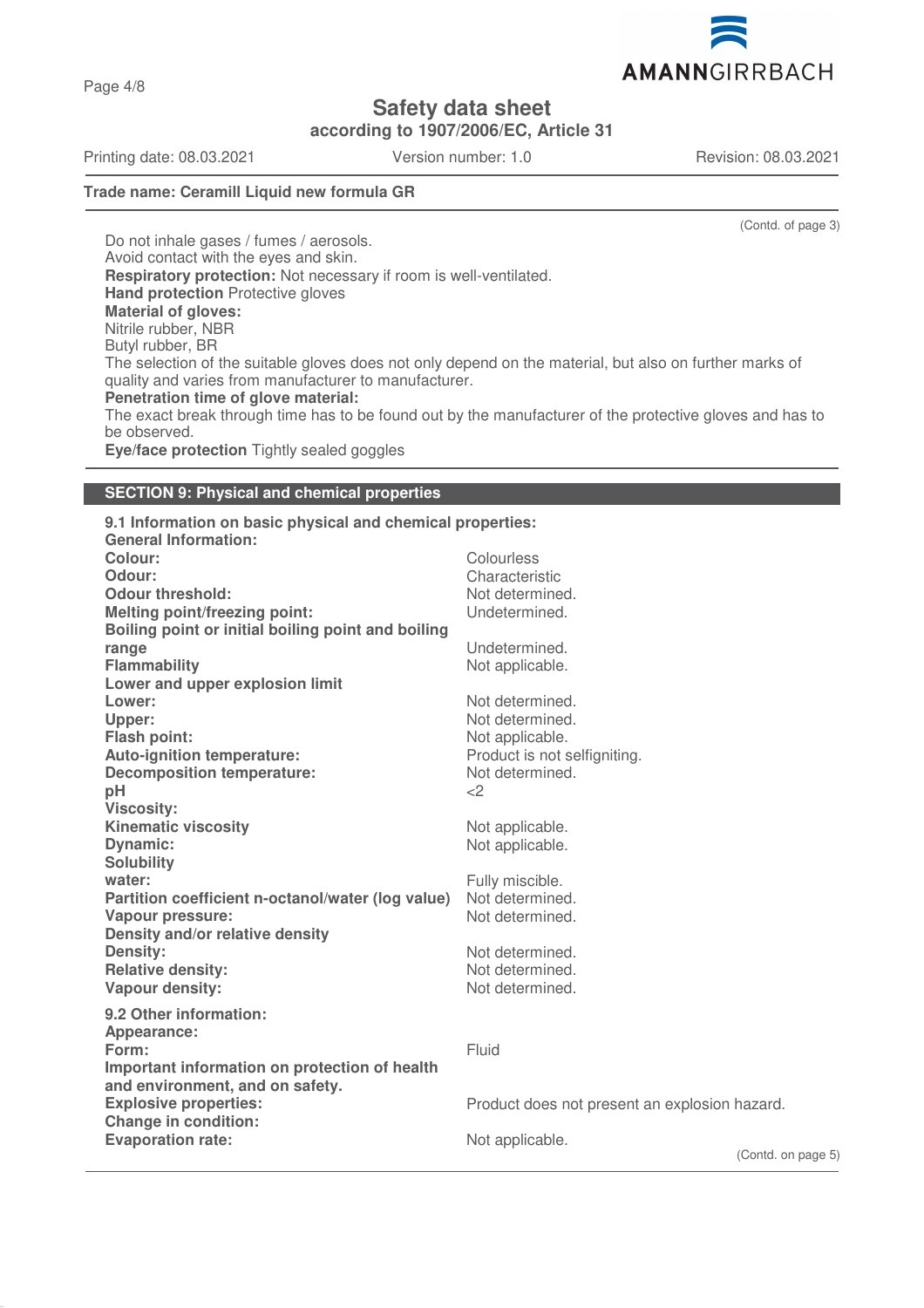

**according to 1907/2006/EC, Article 31**

Printing date: 08.03.2021 Version number: 1.0 Revision: 08.03.2021

**Trade name: Ceramill Liquid new formula GR**

| Information with regard to physical hazard<br>classes |      |
|-------------------------------------------------------|------|
| <b>Explosives</b>                                     | Void |
| <b>Flammable gases</b>                                | Void |
| <b>Aerosols</b>                                       | Void |
| <b>Oxidising gases</b>                                | Void |
| <b>Gases under pressure</b>                           | Void |
| <b>Flammable liquids</b>                              | Void |
| <b>Flammable solids</b>                               | Void |
| Self-reactive substances and mixtures                 | Void |
| <b>Pyrophoric liquids</b>                             | Void |
| <b>Pyrophoric solids</b>                              | Void |
| Self-heating substances and mixtures                  | Void |
| Substances and mixtures, which emit flammable         |      |
| gases in contact with water                           | Void |
| <b>Oxidising liquids</b>                              | Void |
| <b>Oxidising solids</b>                               | Void |
| <b>Organic peroxides</b>                              | Void |
| <b>Corrosive to metals</b>                            |      |
| May be corrosive to metals.                           |      |
| <b>Desensitised explosives</b>                        | Void |
|                                                       |      |

# **SECTION 10: Stability and reactivity**

**10.1 Reactivity:** No further relevant information available. **10.2 Chemical stability: Thermal decomposition / conditions to be avoided:** No decomposition if used according to specifications. **10.3 Possibility of hazardous reactions:** Reacts with alkali (lyes). Develops corrosive gases/fumes. **10.4 Conditions to avoid:** No further relevant information available. **10.5 Incompatible materials:** No further relevant information available. **10.6 Hazardous decomposition products:** Hydrogen chloride (HCl) Corrosive gases/vapours

# **SECTION 11: Toxicological information**

**11.1 Information on hazard classes as defined in Regulation (EC) No 1272/2008 Acute toxicity** Based on available data, the classification criteria are not met. **Skin corrosion/irritation** Based on available data, the classification criteria are not met. **Serious eye damage/irritation** Based on available data, the classification criteria are not met. **Respiratory or skin sensitisation** Based on available data, the classification criteria are not met. **Germ cell mutagenicity** Based on available data, the classification criteria are not met. **Carcinogenicity** Based on available data, the classification criteria are not met. **Reproductive toxicity** Based on available data, the classification criteria are not met. **STOT-single exposure** Based on available data, the classification criteria are not met. **STOT-repeated exposure** Based on available data, the classification criteria are not met. **Aspiration hazard** Based on available data, the classification criteria are not met.

(Contd. on page 6)

(Contd. of page 4)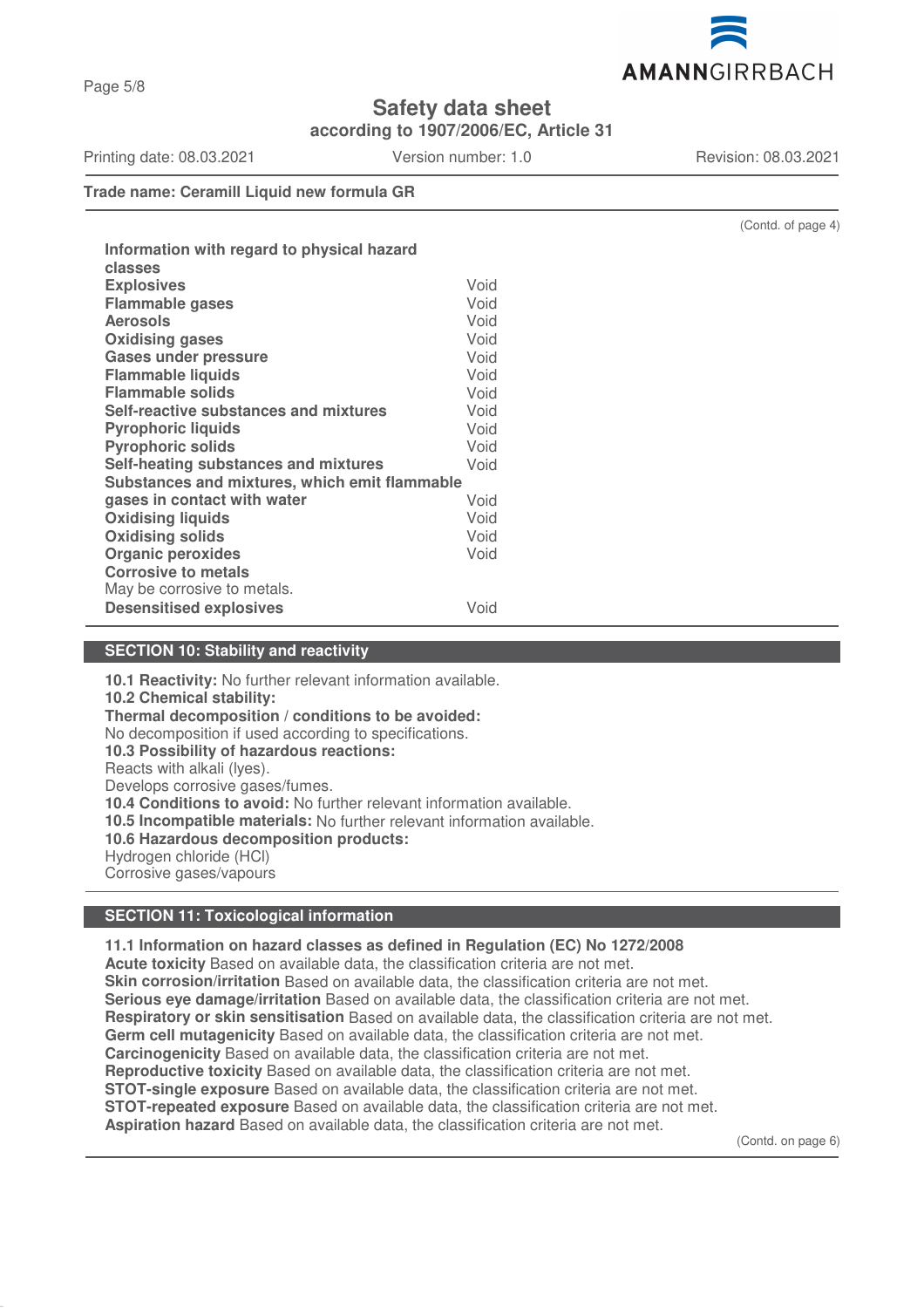

**according to 1907/2006/EC, Article 31**

Printing date: 08.03.2021 Version number: 1.0 Revision: 08.03.2021

### **Trade name: Ceramill Liquid new formula GR**

# **11.2 Information on other hazards**

# **Endocrine disrupting properties**

None of the ingredients is listed.

# **SECTION 12: Ecological information**

#### **12.1 Toxicity:**

**Aquatic toxicity:** No further relevant information available.

**12.2 Persistence and degradability:** No further relevant information available.

**12.3 Bioaccumulative potential:** No further relevant information available.

**12.4 Mobility in soil:** No further relevant information available.

#### **12.5 Results of PBT and vPvB assessment:**

**PBT:** Not applicable.

**vPvB:** Not applicable.

#### **12.6 Endocrine disrupting properties**

The product does not contain substances with endocrine disrupting properties.

**12.7 Other adverse effects:** No further relevant information available.

#### **Additional ecological information:**

#### **General notes:**

Water hazard class 1 (German Regulation) (Self-assessment): slightly hazardous for water Do not allow undiluted product or large quantities of it to reach ground water, water course or sewage system.

# **SECTION 13: Disposal considerations**

# **13.1 Waste treatment methods:**

**SECTION 14: Transport information**

# **Recommendation:**

Must not be disposed together with household garbage. Do not allow product to reach sewage system. **European waste catalogue:**

Dispose of contents/container in accordance with local/regional/national/international regulations.

#### **Uncleaned packaging:**

**Recommendation:** Disposal must be made according to official regulations.

| 14.1 UN number or ID number<br>ADR, IMDG, IATA<br>14.2 UN proper shipping name:<br><b>ADR</b><br><b>IMDG, IATA</b><br>14.3 Transport hazard class(es):<br><b>ADR, IMDG, IATA</b><br>$\frac{1}{\sqrt{2}}$ | <b>UN1789</b><br>1789 HYDROCHLORIC ACID<br><b>HYDROCHLORIC ACID</b>  |
|----------------------------------------------------------------------------------------------------------------------------------------------------------------------------------------------------------|----------------------------------------------------------------------|
| Class:<br>Label:<br>14.4 Packing group:<br>ADR, IMDG, IATA<br><b>14.5 Environmental hazards:</b><br><b>Marine pollutant:</b>                                                                             | 8 Corrosive substances.<br>8<br>Ш<br><b>No</b><br>(Contd. on page 7) |

(Contd. of page 5)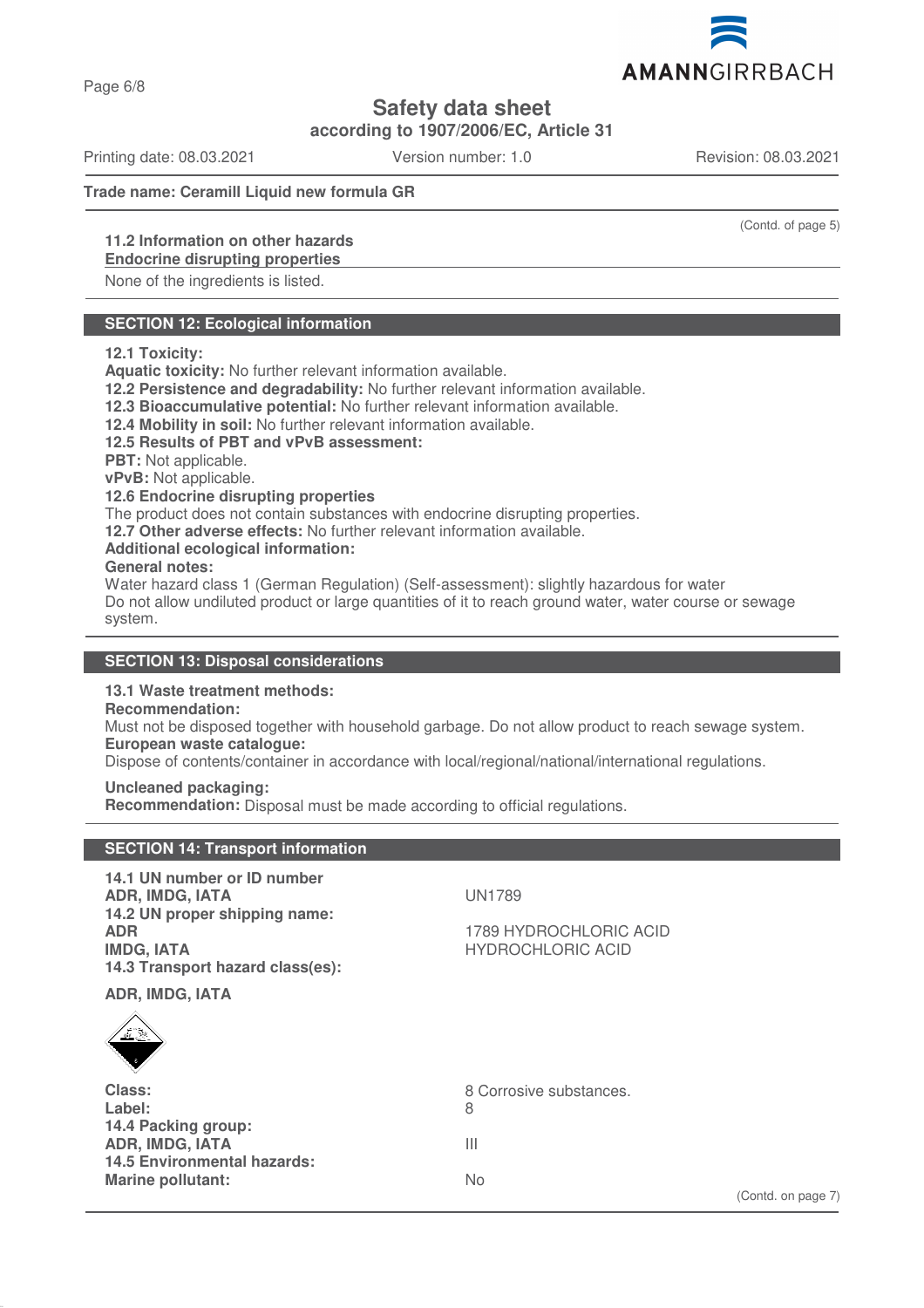

**according to 1907/2006/EC, Article 31**

Printing date: 08.03.2021 Version number: 1.0 Revision: 08.03.2021

Page 7/8

### **Trade name: Ceramill Liquid new formula GR**

| 14.6 Special precautions for user:<br>Hazard identification number (Kemler code):<br><b>EMS Number:</b><br><b>Segregation groups:</b><br><b>Stowage Category</b><br>14.7 Maritime transport in bulk according to IMO<br><b>instruments</b> | (Contd. of page 6)<br>Warning: Corrosive substances.<br>80<br>$F-A.S-B$<br>Acids<br>E<br>Not applicable. |
|--------------------------------------------------------------------------------------------------------------------------------------------------------------------------------------------------------------------------------------------|----------------------------------------------------------------------------------------------------------|
| <b>Transport/Additional information:</b>                                                                                                                                                                                                   |                                                                                                          |
| <b>ADR</b><br>Limited quantities (LQ):<br><b>Transport category:</b><br><b>Tunnel restriction code:</b><br><b>UN "Model Regulation":</b>                                                                                                   | 5L<br>3<br>E<br>UN 1789 HYDROCHLORIC ACID, 8, III                                                        |

#### **SECTION 15: Regulatory information**

**15.1 Safety, health and environmental regulations/legislation specific for the substance or mixture:** No further relevant information available.

**Directive 2012/18/EU Named dangerous substances - ANNEX I** None of the ingredients is listed. **DIRECTIVE 2011/65/EU on the restriction of the use of certain hazardous substances in electrical and electronic equipment – Annex II** None of the ingredients is listed. **15.2 Chemical safety assessment:** A Chemical Safety Assessment has not been carried out.

#### **SECTION 16: Other information**

This information is based on our present knowledge. However, this shall not constitute a guarantee for any specific product features and shall not establish a legally valid contractual relationship.

#### **Relevant phrases:**

H290 May be corrosive to metals. H302 Harmful if swallowed. H312 Harmful in contact with skin. H314 Causes severe skin burns and eye damage. H318 Causes serious eye damage. H335 May cause respiratory irritation.

#### **Department issuing SDS:**

ADEEGO GmbH Wildsteig 4A D-42113 Wuppertal Tel. +49 (0) 202 2575700 Fax. +49 (0) 202 2575701 Email: mail@adeego.de www.adeego.de

#### **Contact:** Dr. Axel Deeg **Abbreviations and acronyms:**

ADR: Accord européen sur le transport des marchandises dangereuses par Route (European Agreement concerning the International Carriage of Dangerous Goods by Road) IMDG: International Maritime Code for Dangerous Goods IATA: International Air Transport Association GHS: Globally Harmonised System of Classification and Labelling of Chemicals EINECS: European Inventory of Existing Commercial Chemical Substances ELINCS: European List of Notified Chemical Substances CAS: Chemical Abstracts Service (division of the American Chemical Society) PBT: Persistent, Bioaccumulative and Toxic